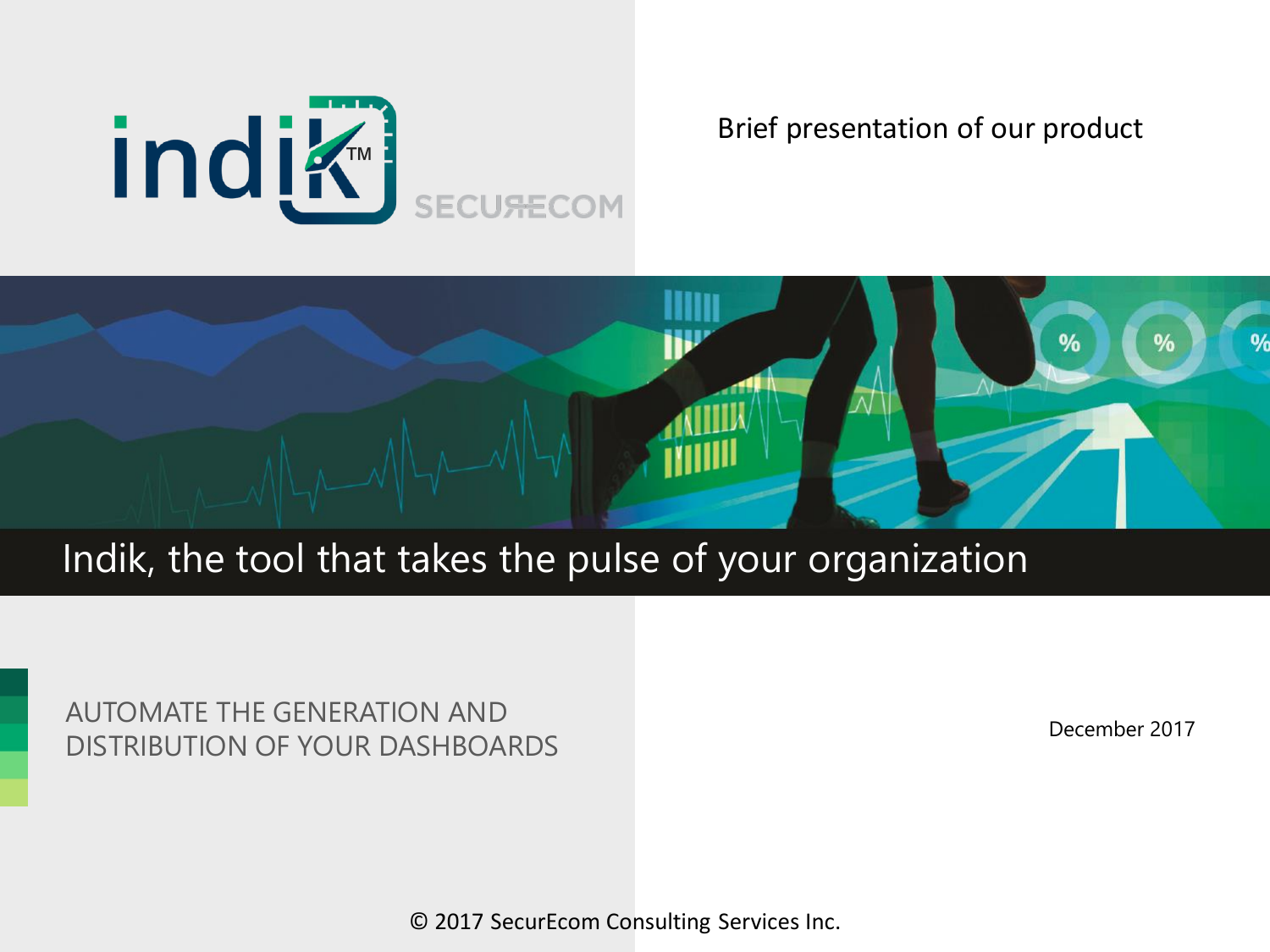# TABLE OF CONTENTS

- **Objectives**
- Our product
- Technology choices
- Licensing and deployment
- Professional services
- Our experience
- **Contacts**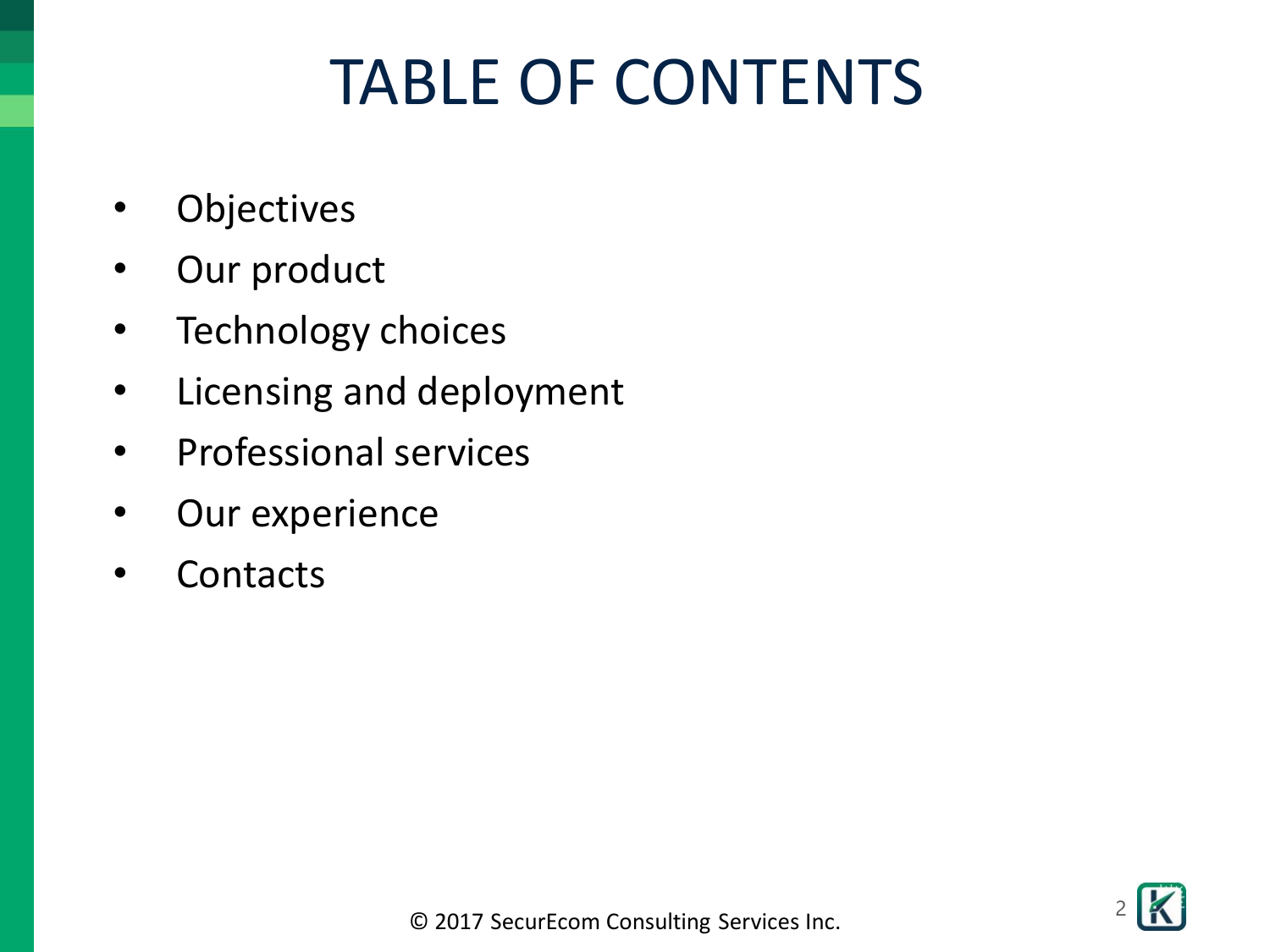## INDIKTM

- **Enables easy configuration and generation of dashboards** that provide the status update required for decision-making at various levels of management
	- $\triangleright$  CIO, vice-presidents and directors in charge of information technology, compliance, risk management, operations and security
- **Contains a knowledge database** with metrics and dashboards ready to use for processing, generation and analysis
	- $\triangleright$  Composed of 26 categories of metrics and dashboards for all IT and IT security domains
	- $\triangleright$  Composed of metrics and dashboards for operations, projects and sales management
- **Offers expert and wizard modes**
	- $\triangleright$  Full interface will all functions or activation of a wizard with simplified functions using artificial intelligence

**INDIK is a registered trademark in Canada and in the United States. Ongoing process to patent the product.**



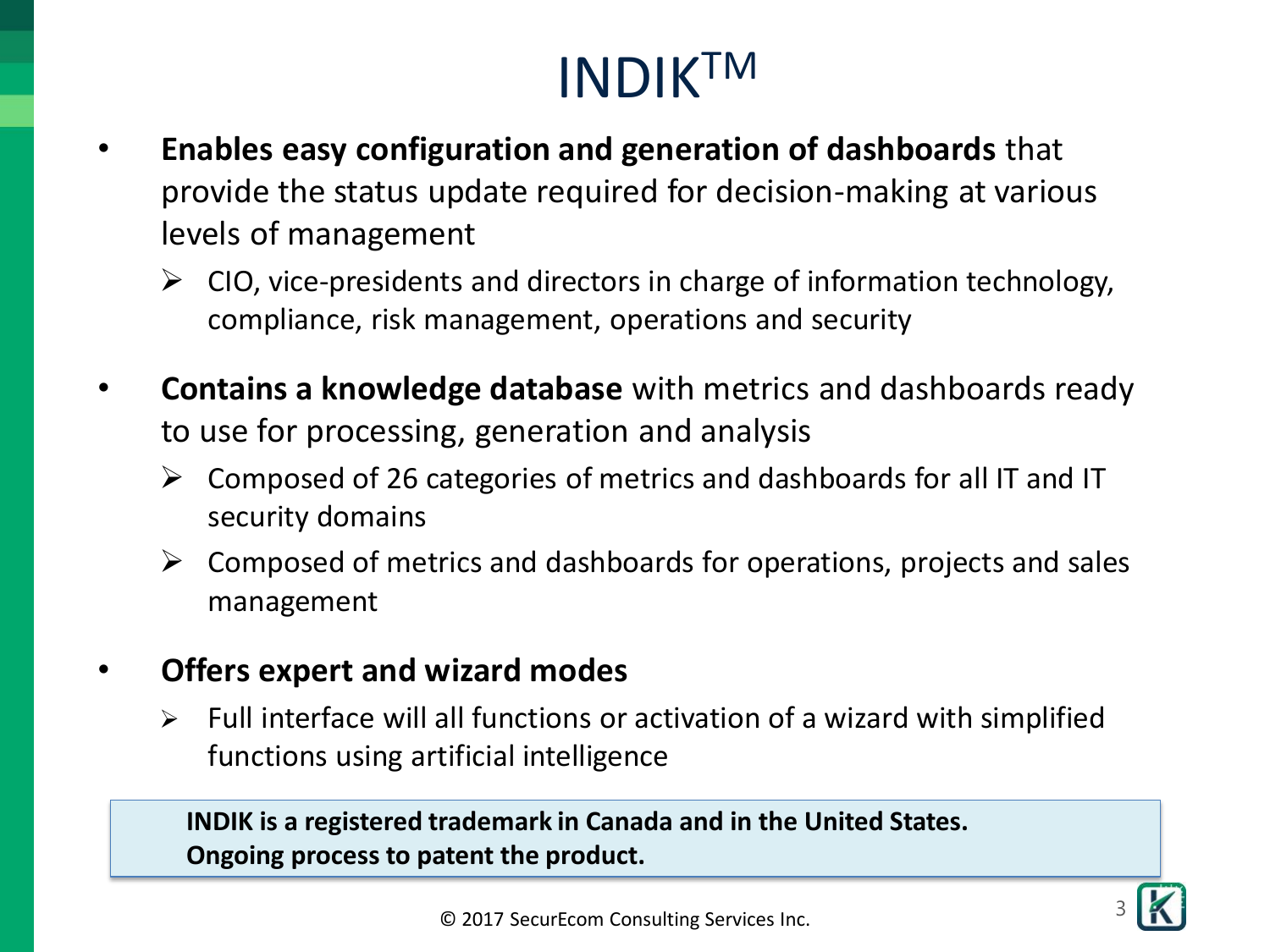## QUANTIFIABLE BENEFITS OF INDIKTM

### **Added value**

- High level of confidence in the **accuracy of the metrics** and information produced
- **Optimized, efficient and continuous** dashboard production and generation process
- **Reduced efforts and costs** to configure the dashboards and to generate them automatically

### **Types of possible actions**

- Obtain a **management overview** of the current situation
- Make **more informed decisions with confidence** thanks to the accuracy of the information produced
- **Identify trends** for specific metrics
- **Easily explain and communicate results** thanks to the simplicity of the metrics and the dashboards
- **Rapidly generate** new dashboards to support and confirm certain actions
- **Take the right action at the right time**

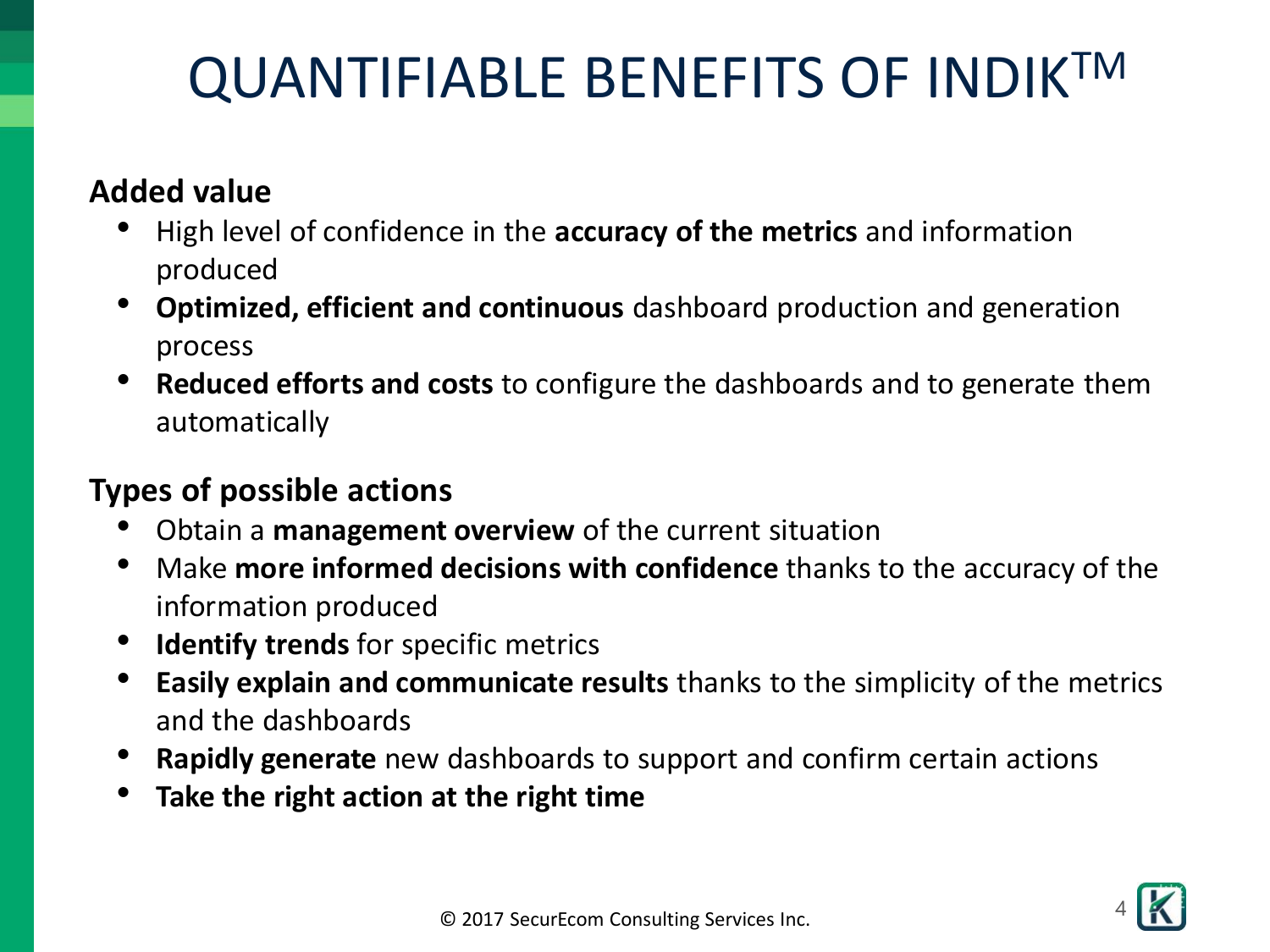# Objectives of a dashboard



#### **BENEFITS OF A DASHBOARD**

- Make discoveries and monitor the situation
- Inform the individuals in charge so they can take action
- Combine data from various sources
- Identify relationships between elements and events
- Create a single view from the consolidated data in order to build knowledge
- Evaluate risk, enable and guide decision-making based on facts
- Summarize the information to present an overall picture
- Assist in risk analysis so as to predict future situations
- Create a knowledge system that enables the company to proactively manage risk

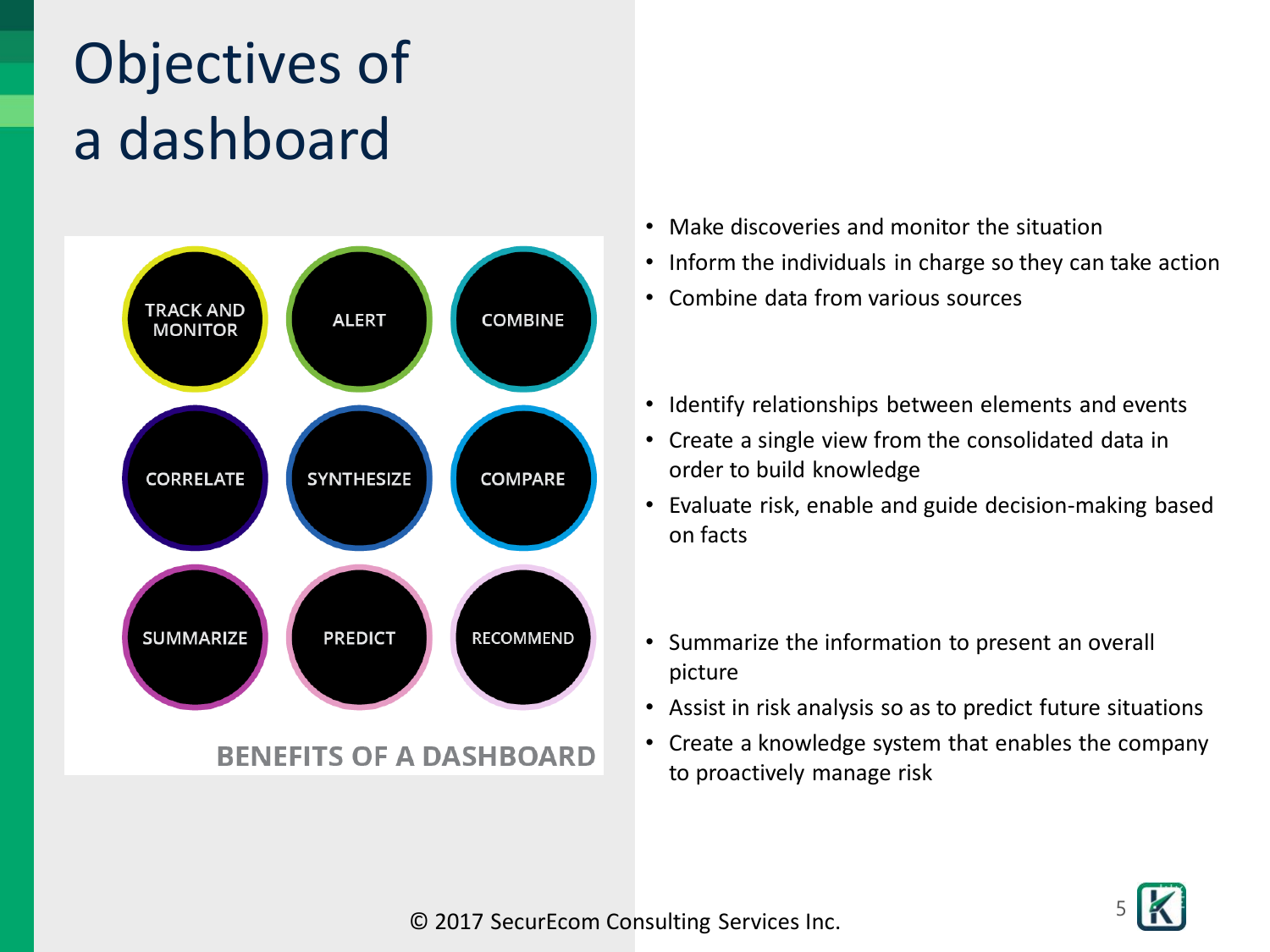## OUR PRODUCT'S OBJECTIVES

- **Capitalize** on the product's full power by masking the complex operations behind the task (expert and wizard modes)
- **Create** metrics and dashboards based on categories that have been predefined in the integrated knowledge database
- **Automate** and standardize the design, creation and generation process
- **Facilitate**, simplify and automate data analysis and manipulation using a set of parameters and rules
- **Simplify** the generation and distribution of dashboards in time for decision-making
- **Measure** the dashboard generation progress



© 2017 SecurEcom Consulting Services Inc.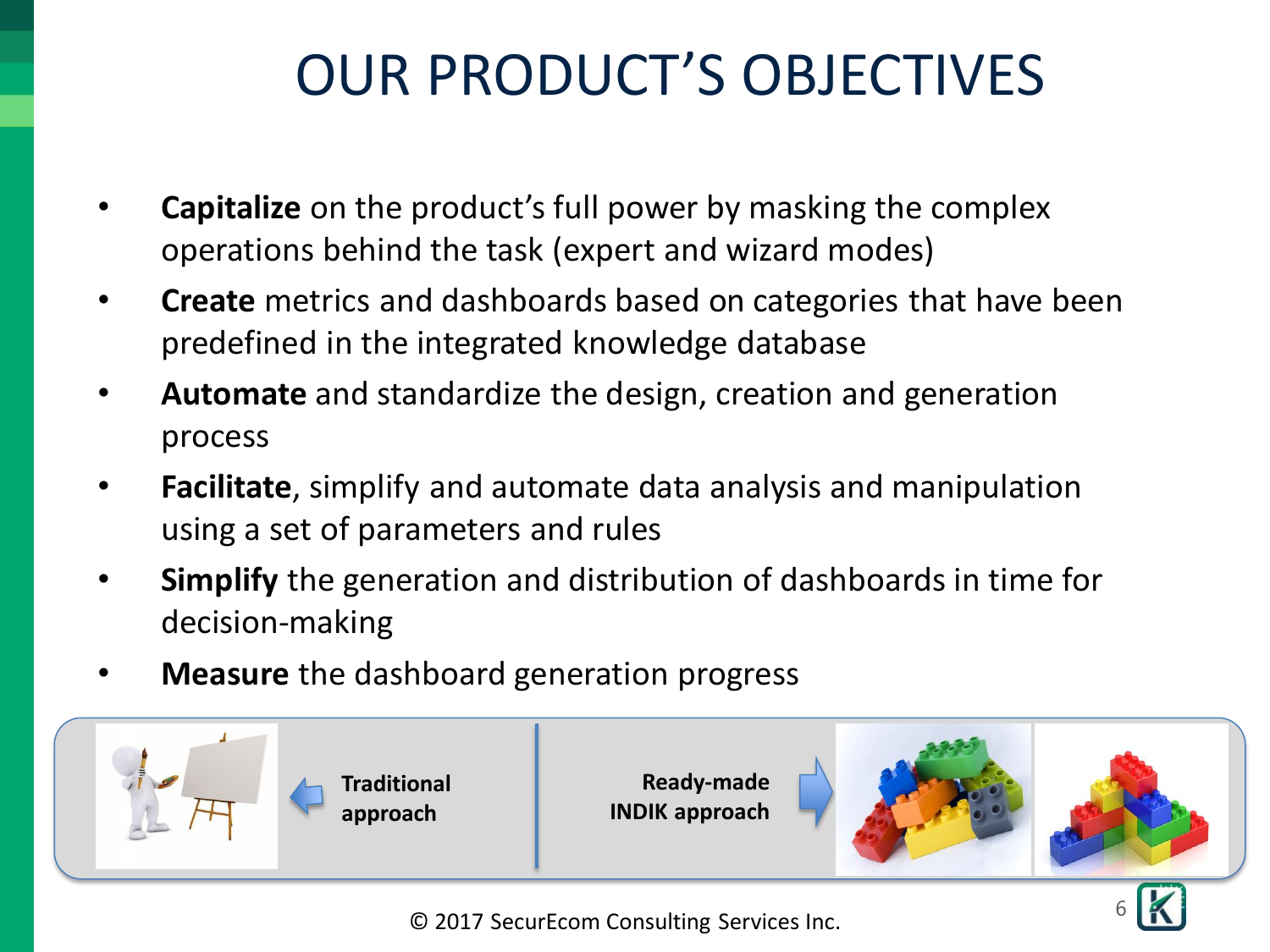## DESCRIPTION OF INDIK™ PRODUCT KNOWLEDGE DATABASE

PRECONFIGURED METRICS CATEGORIES INCLUDED IN THE **INDIK LIBRARY** 



PRECONFIGURED METRICS CATEGORIES INCLUDED IN THE **INDIK LIBRARY** 

#### **IT** Security Metrics Management

- Finance
- Projects
- Costs
- HR
- Services
- Assets
- Governance
- Policies
- Compliance
- Awareness
- Data leak prevention
- Risks
- Incidents and events
- Vulnerabilities and threats
- Updates
- Patches
- Configuration
- Change
- Availability
- Testing
- $\cdot$  IT • Security
- infrastructure
- Telecommunications security
- Application security
- Identity and access management
- Internet of things (IOT)
- Cybersecurity

**IT** Metrics Management

• Risks  $\cdot$  SLA • Policies • Architecture • Configuration • Deployment

- Business objectives
- Finance
- Projects
- Costs
- HR
- Governance
- Services
- Assets
- Compliance
- 
- 
- 
- Testing • Availability
	- Updates
		- Patches
		- Internet of things (IOT)
- Capacity
- Continuity
- Change
- IT security
- Telecommunications
- Applications
- Identity and access management
- Incidents and events
- Problems
- 

Other Domains and categories are also available

#### **Selection of objects based on a list of criteria:**

- **Dashboard types: management, technical and operations**
- **Fields: IT and IT security**
- **Categories: 26 per domain**
- **Hierarchical level**
- **Recipient**
- **Frequency**
- **Format and type: metrics and dashboards**



© 2017 SecurEcom Consulting Services Inc.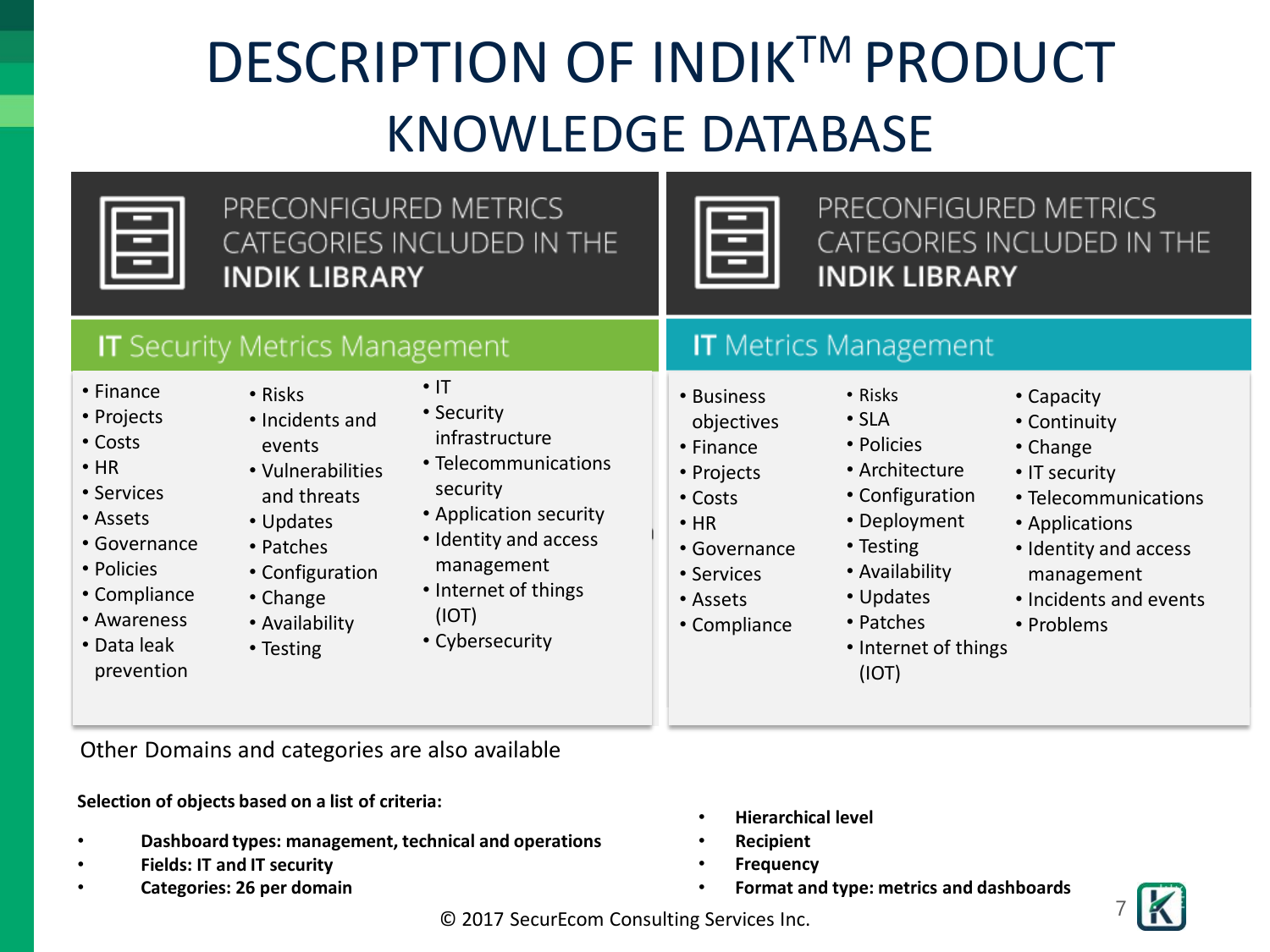# DESCRIPTION OF INDIK<sup>™</sup> PRODUCT AUTOMATED PROCESS

Centrally controlled design and production



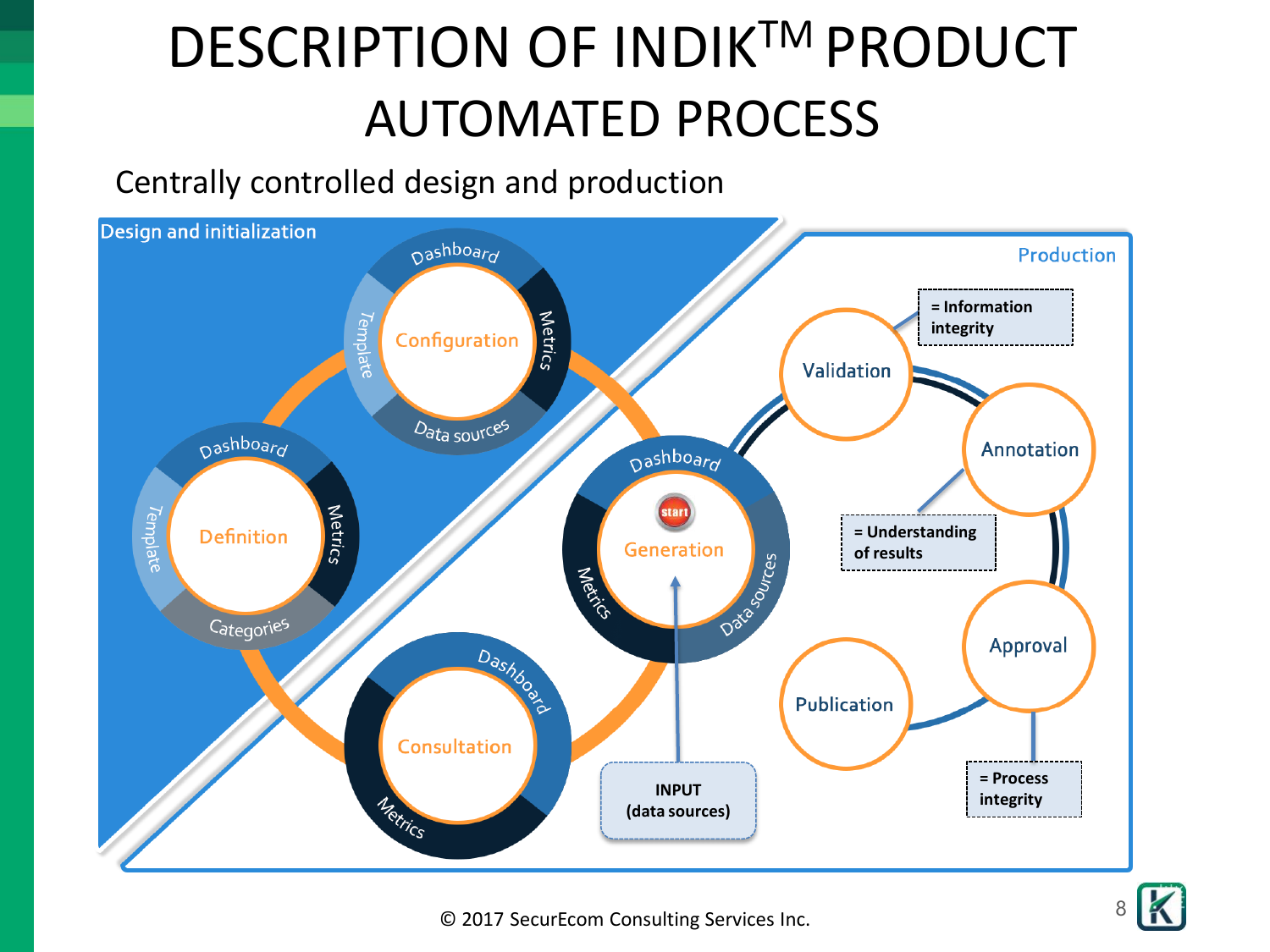## DESCRIPTION OF INDIK<sup>™</sup> PRODUCT IT'S EASY WITH THE WIZARD

An assistant that uses integrated artificial intelligence

The wizard does the work for you

- Facilitates the process by means of simplified features. Uses questions and answer choices to guide the user through the process, executing the complex tasks in the background.
- Allows a user with limited knowledge in the domains of IT, IT security, IT risk management or dashboards to select a prebuilt dashboard that is ready to use.
- Enables dashboard configuration and rapid deployment with a minimum of effort and at lower cost.

The expert mode is always available to do more

- Provides access to all of the application's advanced features. The full power and flexibility of the product are available to use or modify the existing objects or to create new ones.
- Can be used to follow a defined sequence to build a dashboard based on objects available in the knowledge base.

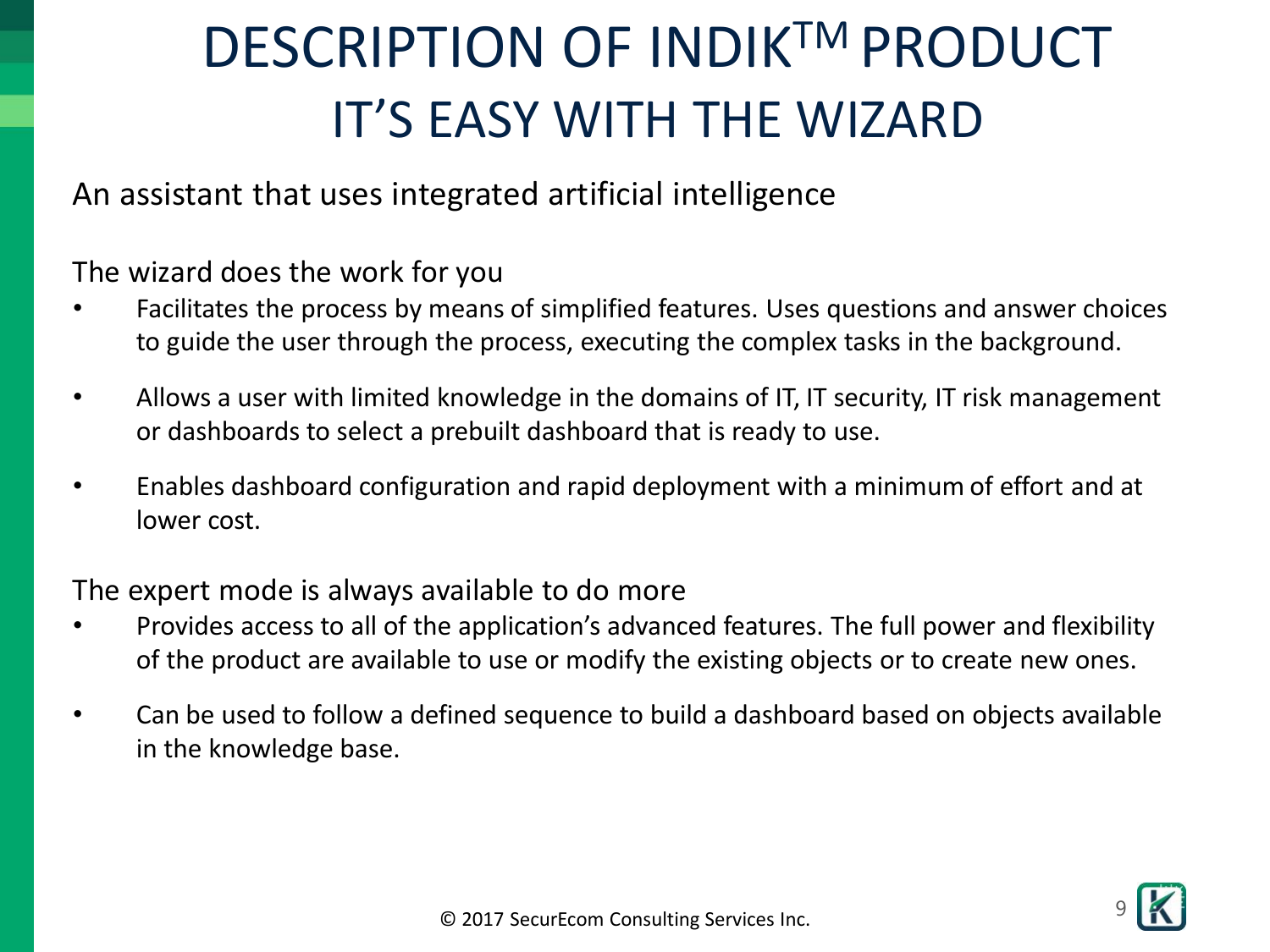## DESCRIPTION OF INDIK<sup>™</sup> PRODUCT TECHNOLOGY CHOICES

#### **PROFILES AND ACCESS RIGHTS ACCORDING TO THE ASSIGNED ROLE**



The profile attributed to a client-user determines their role and rights

- Manager, analyst, contributor and recipient profiles
- Analyst rights to define and configure metrics and dashboards
- Manager, analyst and contributor rights to participate in the generation process
- Viewing rights to receive the dashboards generated
- Access and use of objects in the knowledge base according to company or department



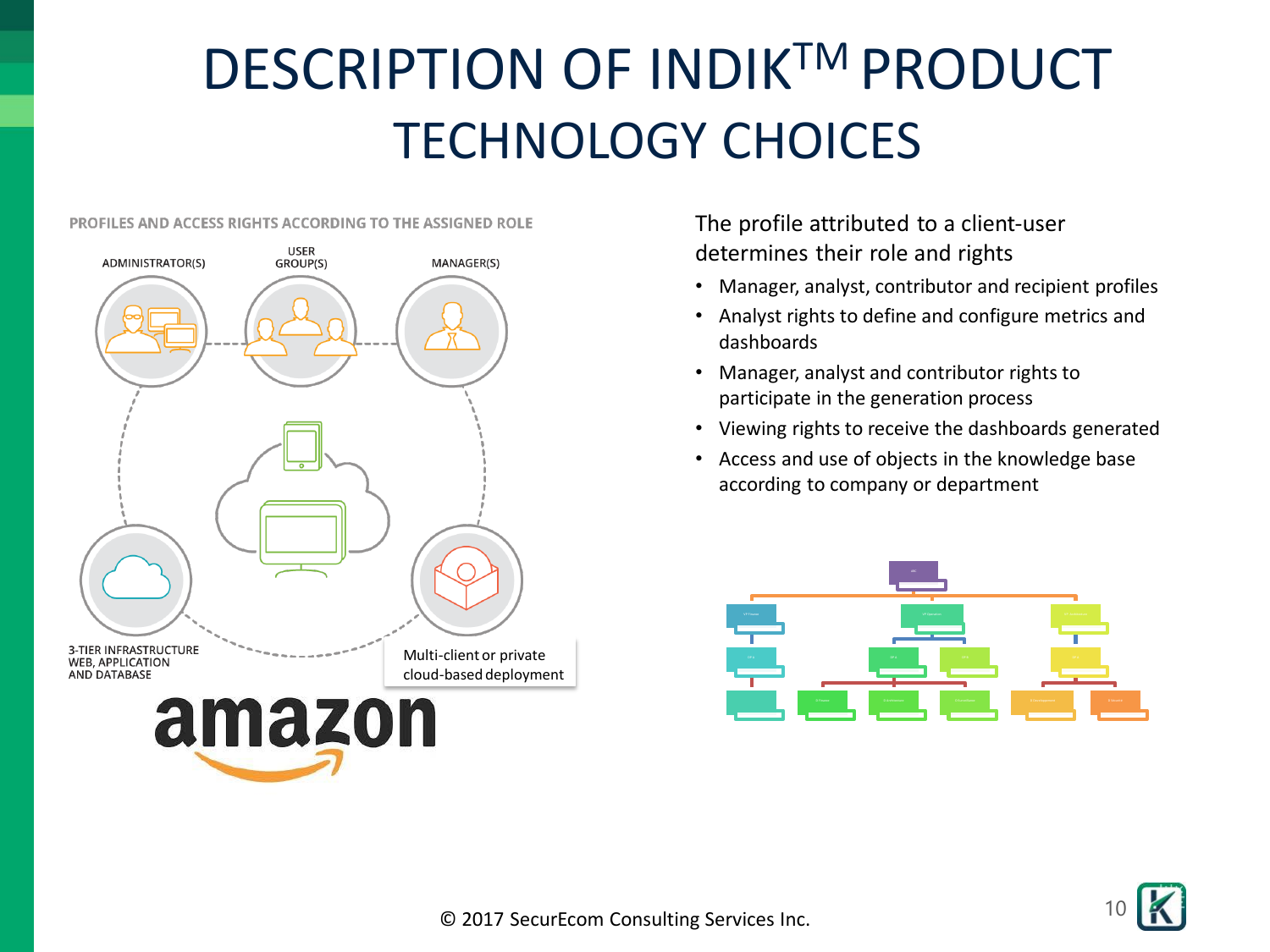# DESCRIPTION OF INDIK<sup>™</sup> PRODUCT LICENSING AND DEPLOYMENT

#### **VERSION AND LICENCE**

- **Versions (annual licence)**
- **Basic** per user (no automation)
- ➢ *Professional* per user (full functionalities)
- ➢ *Consulting* per user

#### - **Knowledge database (annual licence)**

- ➢ Domains and categories (according to the number of categories purchased)
- **Deployment offered**
- ➢ Cloud-based, multi-client or private
- **Basic and advanced support (annual licence)**

### **3 DEPLOYMENT APPROACHES:**

#### - *Without assistance*

Use of the wizard to quickly implement dashboards using the knowledge database

### , utilisation de l'assistant pour le produit de l'assistant pour le produit de l'assistant pour le produit de<br>L'assistant pour le produit de la produit de la produit de la produit de la produit de la produit de la produi *implantiful massistance:*

- $\triangleright$  Realization of a proof of concept with SecurEcom's assistance to configure a dashboard and its metrics
- *Full implementation by SecurEcom:*
- Use of SecurEcom's services to configure and implement production of all dashboards



amazon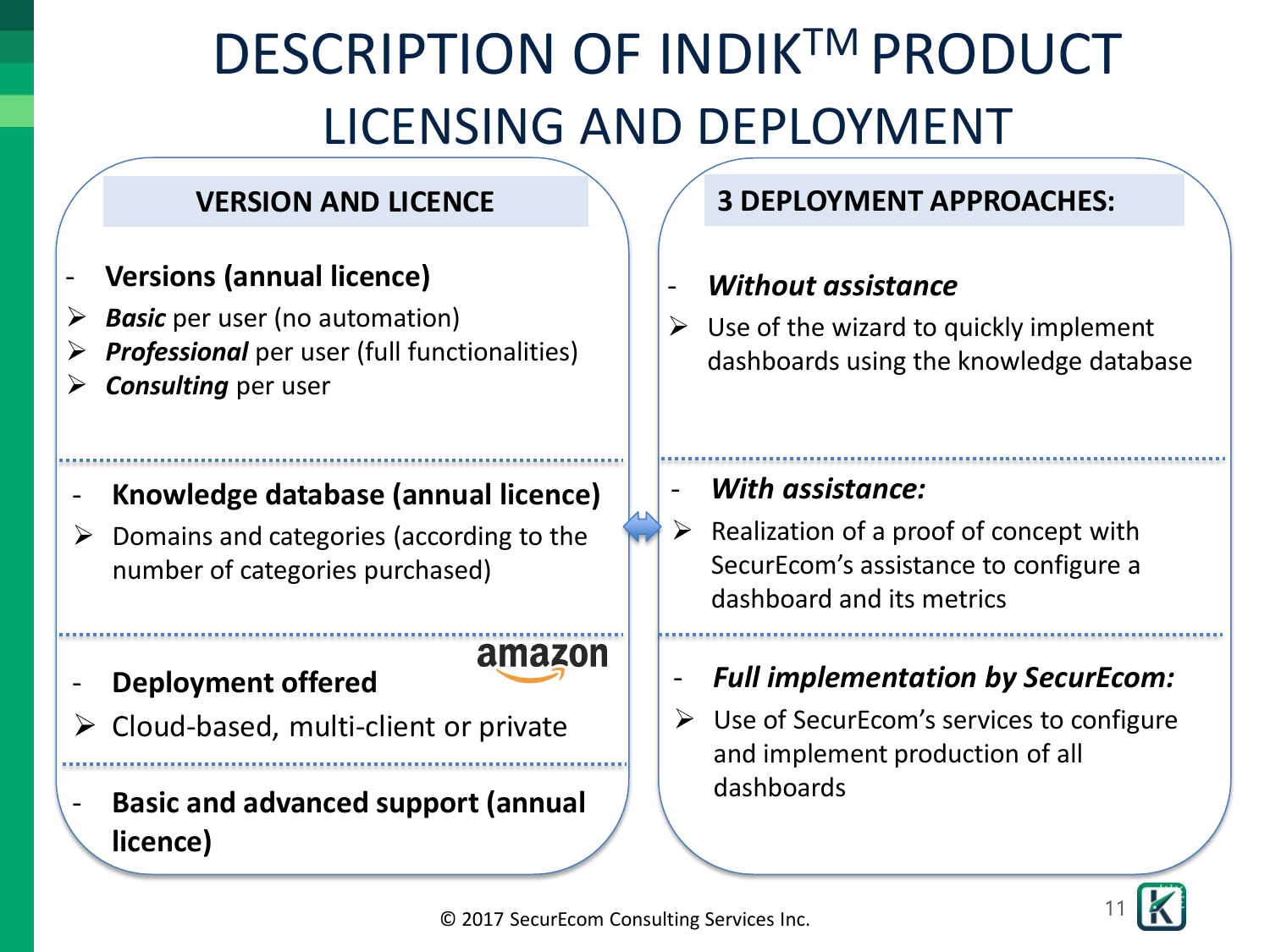### OUR EXPERIENCE

- 30 years of experience in IT firms and the "Big 4"
- Experts in IT, security, audit and risk modeling
- In-depth expertise in IT, telecommunications, and security and risk management
- Extensive knowledge in methodology development
- 15 years of dashboard product analysis
- Supported by tools that have been tried and tested in hundreds of consulting mandates